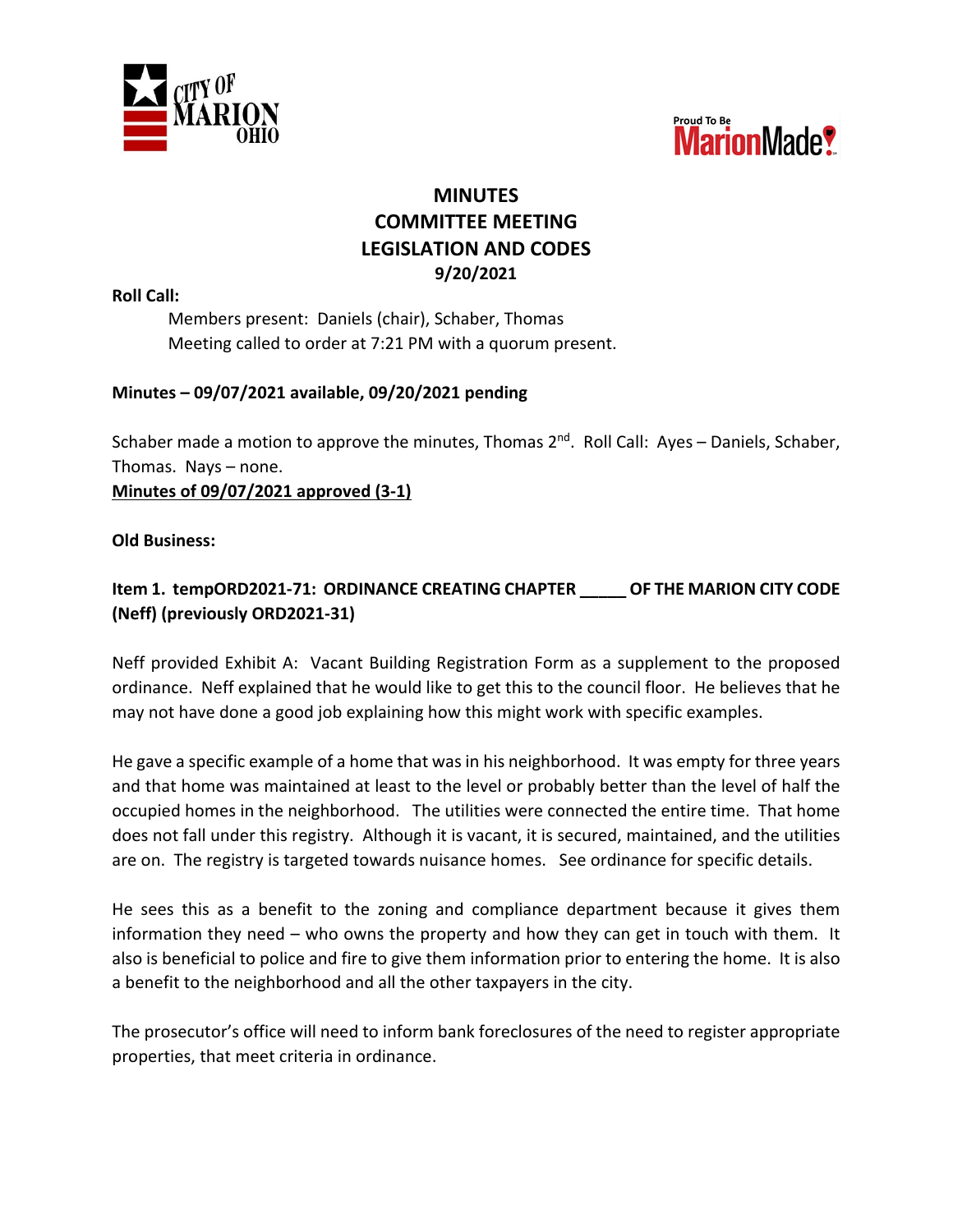In response to the Mayor, Law Director explained that the property owner/title holder on residential properties is the legally responsible party.

Foreclosure registration is a separate requirement.

Thomas expressed concern about having the employees to support the program with out additional funding. Neff explained that it could be contracted out, however it is not his preference.

Randy Conley (523 Mary Street) stated that he has purchased property and is trying to fix it up but is having problems with people breaking the law.

Swanger said that this ordinance is just making more government. She does not think that we need more government. We just need the government we must work. The city sanitarian has a list of all the abandoned and blighted properties in Marion. She does not believe that a second list to be created. Once a house goes on the list, what happens next?

Unidentified resident asked what the goal is. Housing is needed everywhere and there are plenty of people who would like to do things with these houses.

Neff said the goal is to remove properties from the list. This can happen by selling it, establishing an exemption, tearing it down, securing it, fixing it up, etc. The goal is to understand where these properties are and who the city can contact for issues.

In response to Mr. Kelly (365 E. Farming), Neff responded that he intends that the city sanitarian and the code enforcement officer would enforce this process. Mayor explained that the police and zoning inspector could write a citation under ORC 1360 (violations). He questioned whether they could find a responsible party, i.e., died, moved away, etc. There is no one to go to. The person property is titled to is the responsible party.

Mayor continued. County land bank deals with some of these issues. It is not their sole purpose to demolish homes. The longer they sit vacant, it becomes cheaper to tear it down than fix it up. He is not sure that it will make a difference for a property to be on a list if it has not gone through the tax foreclosure process. There are around \$9 million in uncollected property taxes. They need a more proactive approach on these vacant properties, so these properties do not become so bad that the only option is to demolish them. They are starting to look at rehabbing some homes if they have not deteriorated too bad. There are a variety of things at play here with the primary responsibility for tax foreclosures held by county government. The city would prefer that they deal with disease rather than just the symptoms of the disease, which is the violation process.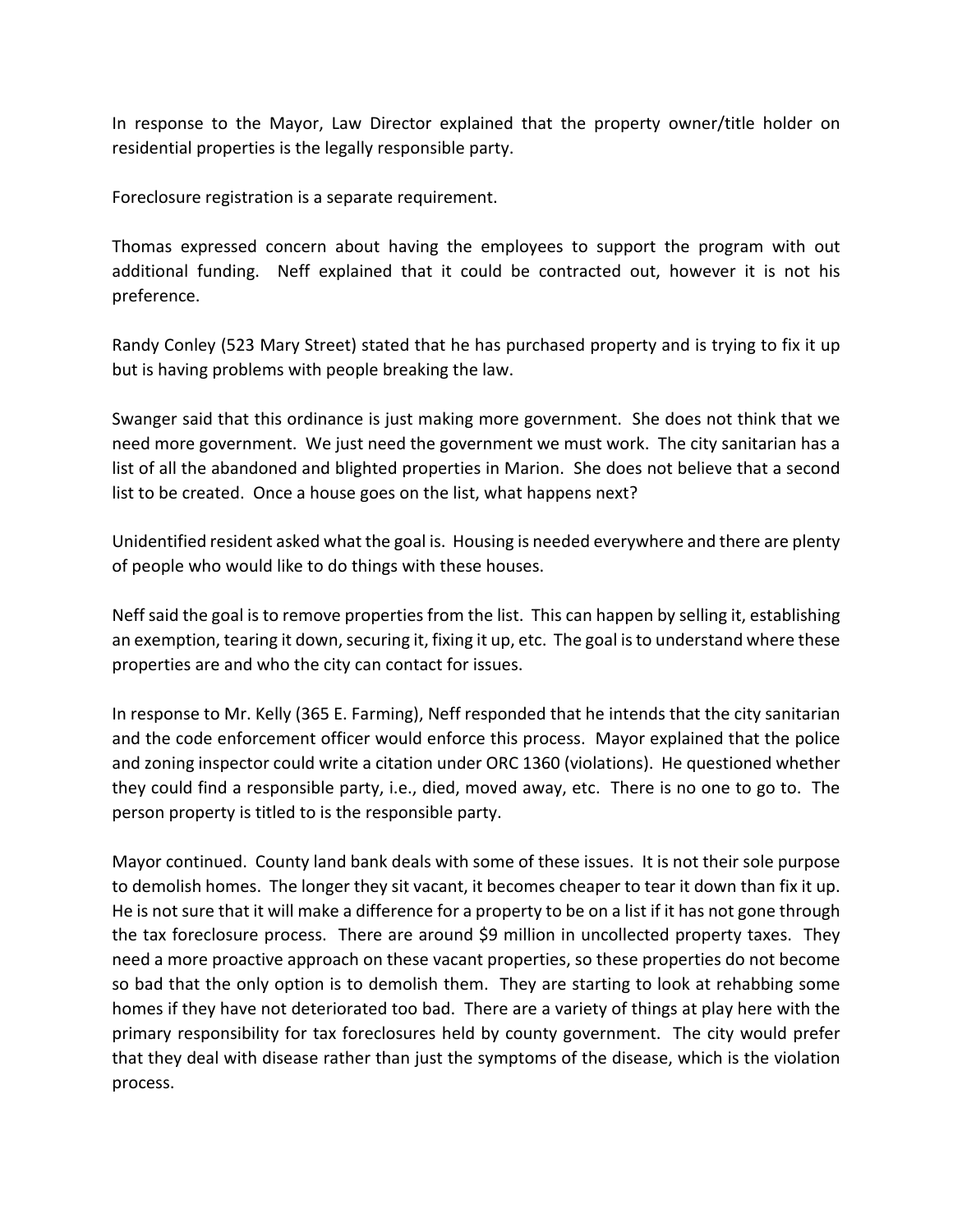Kelly reported that he had a van on his street for an extended period with no tags. City struggles with the manpower to enforce the codes they already have, without adding additional duties. He does not understand how this is going to get rid of problem properties in Marion.

Neff reiterated that the list has nothing to do with tax foreclosures or properties that are delinquent in taxes. It has to do with bank foreclosures and nuisance properties. It has nothing to do with occupied housing. Neff stated that Marion is like Sandusky and some of the other cities that he has cited. Applying for an exemption is always an option.

Daniels described an ORC process where a person pays a \$500 bond with the treasurer's office and push a tax delinquent home into a tax sale with a guarantee that they will pay the back taxes, starting with the \$500. Russell stated there was a year that Marion filed zero tax foreclosures. The house that exploded on Congress had not paid a tax in fifteen years. The recent arson fires were in arrears over \$10,000 on taxes. There are many things that can be done, but the #1 thing that will have a direct impact is pushing tax foreclosures through the prosecutor's office. He is not sure that we need a vacant building ordinance. One of the biggest problems they have is finding a responsible party. City government cannot do tax foreclosures.

L. Daniels (608 Decatur Street) addressed the issue of unpaid taxes.

Ratliff stated that he thinks that this has everything to do with tax foreclosures. If the properties were being foreclosed on quickly, they would not be empty for so long. He is concerned about the burden of the inspection process due to staffing. The ordinance stipulates that the city will do that. He questioned the criteria for an exemption. The cost for registration scales up every year. If resident is not paying other bills, it could not be expected that they will pay a property registration. The person cannot sell or transfer the property if fees are owed.

Daniels talked about whether there are sections of the proposal that might be acceptable to people.

Neff referred to the ordinance and some of the specific exemptions listed, as well as the criteria for those houses that must be registered. They can also apply to the city safety director for an exemption and the ordinance lists some considerations. The ordinance will not do anything to a property that has a large amount of taxes. The point is they do not want to get to the penalty phase. They have \$40,000 to figure out how to get those inspections done in 30 days, if they get a flood of applications on the first day (fees can be used to fund inspections).

Thomas again questioned who would enforce it and asked that the zoning inspector and sanitarian be present at the meeting, as well as the safety director and the law director. Mayor stated that when they expand government, it will cost money to do it.